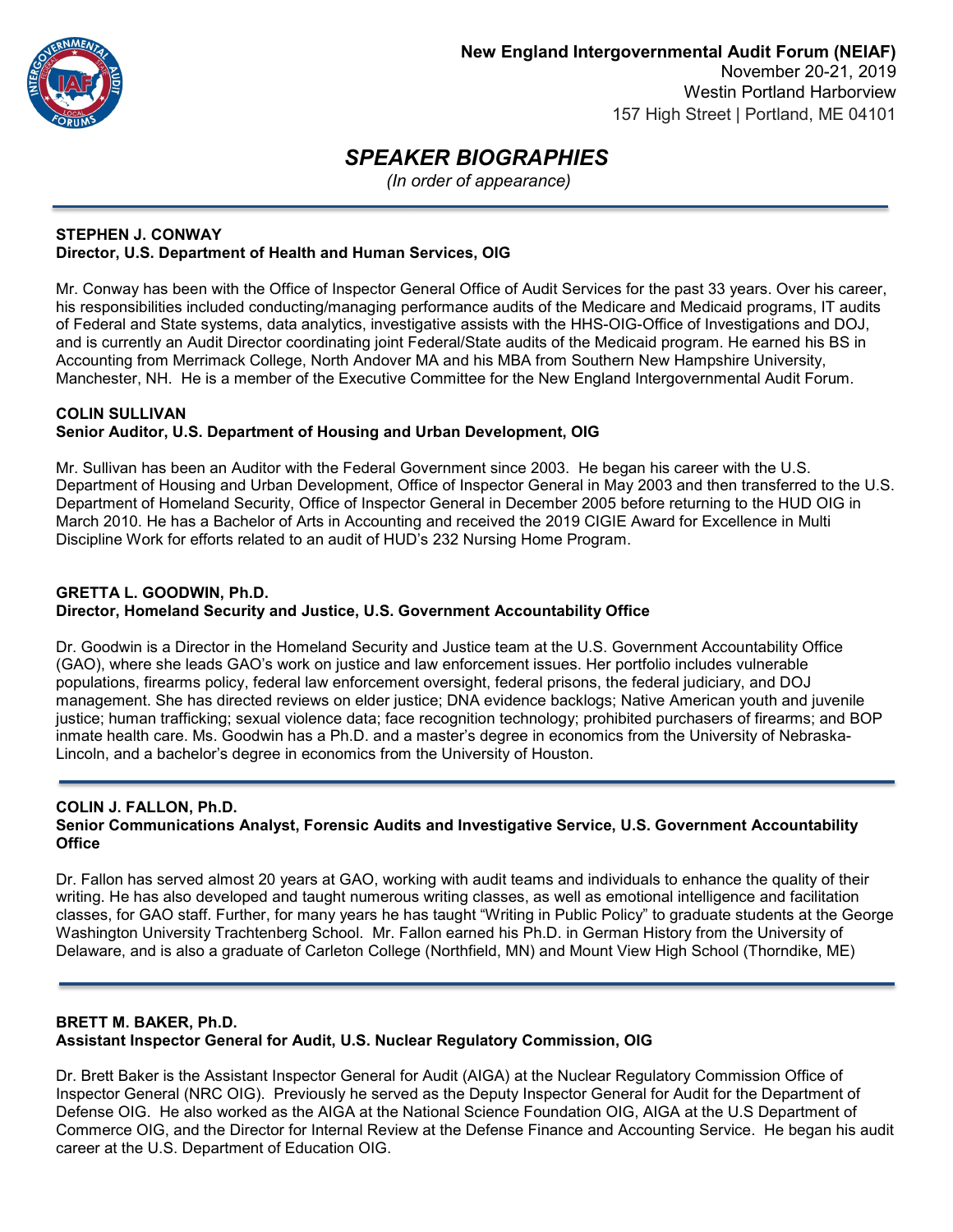Dr. Baker earned a doctorate in Information Technology and Systems Management from the University of Maryland. He holds a master's degree in Information Systems Management from the Central Michigan University, a bachelors' degree in Accounting from the University of Northern Iowa, and a bachelor's degree in Sociology from Iowa State University. He is also a Certified Public Accountant and a Certified Information Systems Auditor.

Dr. Baker serves as the Chair of the Federal Audit Executive Council and is a member of the Accounting and Auditing Policy Committee of the Federal Accounting Standards Advisory Board (FASAB). In addition, he serves on the Government Accountability Office's Yellow Book Advisory Council and the Green Book Advisory Council. He is also a member of the Information Security and Privacy Advisory Board (ISPAB). Dr. Baker has also published articles on auditing and data analytics, and is a frequent speaker at national conferences.

Dr. Baker is a recipient of the 2015 Donald L. Scantlebury Memorial Award for Distinguished Leadership in Financial Management Improvement for his data analytics work that has surfaced \$4 billion in improper contract, grant, and benefit payments, but more importantly helped agencies strengthen internal controls to limit the likelihood of future occurrences. He has also received four Awards for Excellence from the Council of the Inspectors General on Integrity and Efficiency. Dr. Baker is a veteran of the U.S. Army Signal Corps.

## **JASMINE A. FAUBERT Government Administration Portfolio Manager The MITRE Corporation, Operator of the US Treasury Department Federally Funded Research and Development Center (FFRDC)**

Ms. Faubert provides government organizations that oversee, provide, and consume managed services with assistance in setting standards, defining business needs, evaluating, adopting, and delivering managed services. She also assists government organizations with the selection and implementation of business and technology solutions for federal financial management, grants management, acquisition management, human capital management, and IT program management. In addition to assisting government organizations, she leads MITRE-funded research projects focused on addressing complex, cross-government issues such as integration of budget, financial, and performance information to improve government decision-making in domains such as grants management and financial management.

# **KAREN LEE Portfolio Director, The MITRE Corporation**

Ms. Lee manages a diverse portfolio of Federal agency engagements which span across both the Federal Executive and Judicial branches. She and her team partner across Federal agencies to improve the administration of government programs. Prior to MITRE, Karen served as a Senior Executive (SES) at the Office of Management and Budget (OMB), leading the teams that developed and implemented Federal government wide policy on grants and financial assistance management, real property, and open government. While at OMB, Karen and her team designed and implemented the 2014 Federal grants management regulations (OMB's Uniform Guidance). Karen also served as DOD's Deputy Director for the Iraqi Reconstruction, implementing the \$18.4 billion program to rebuild the country's infrastructure. In addition to her time at OMB and DOD, Karen worked at the Universal Service Administrative Company as Vice President overseeing the FCC's Rural Health Care telecommunications program. She is also a licensed attorney in New York and D.C. and has practiced law with Kirkland & Ellis, LLP.

# **ERIC GREGORY Learning Facilitator, U.S. Department of Homeland Security, OIG**

Mr. Gregory served two years active duty Army and six years as a Navy civilian, where he was a Contacting Officer. He has a Bachelor's Degree in Advertising and a Master's degree in Business Administration. Eric is an experienced instructor and program manager with a wide-range of classroom delivery topics from leadership and employee development to followership and trust. He utilizes adult learning theory to create effective learning conversations. Eric facilitates team training and offsite events and is the program manager for the DHS OIG Mentor Program. He is a semiregular speaker on various development topics and offers the occasional coaching session. He has been with DHS OIG since April 2016. His main purpose in life is to develop people and organizations. When not instructing, Eric enjoys music, hiking, and table tennis.